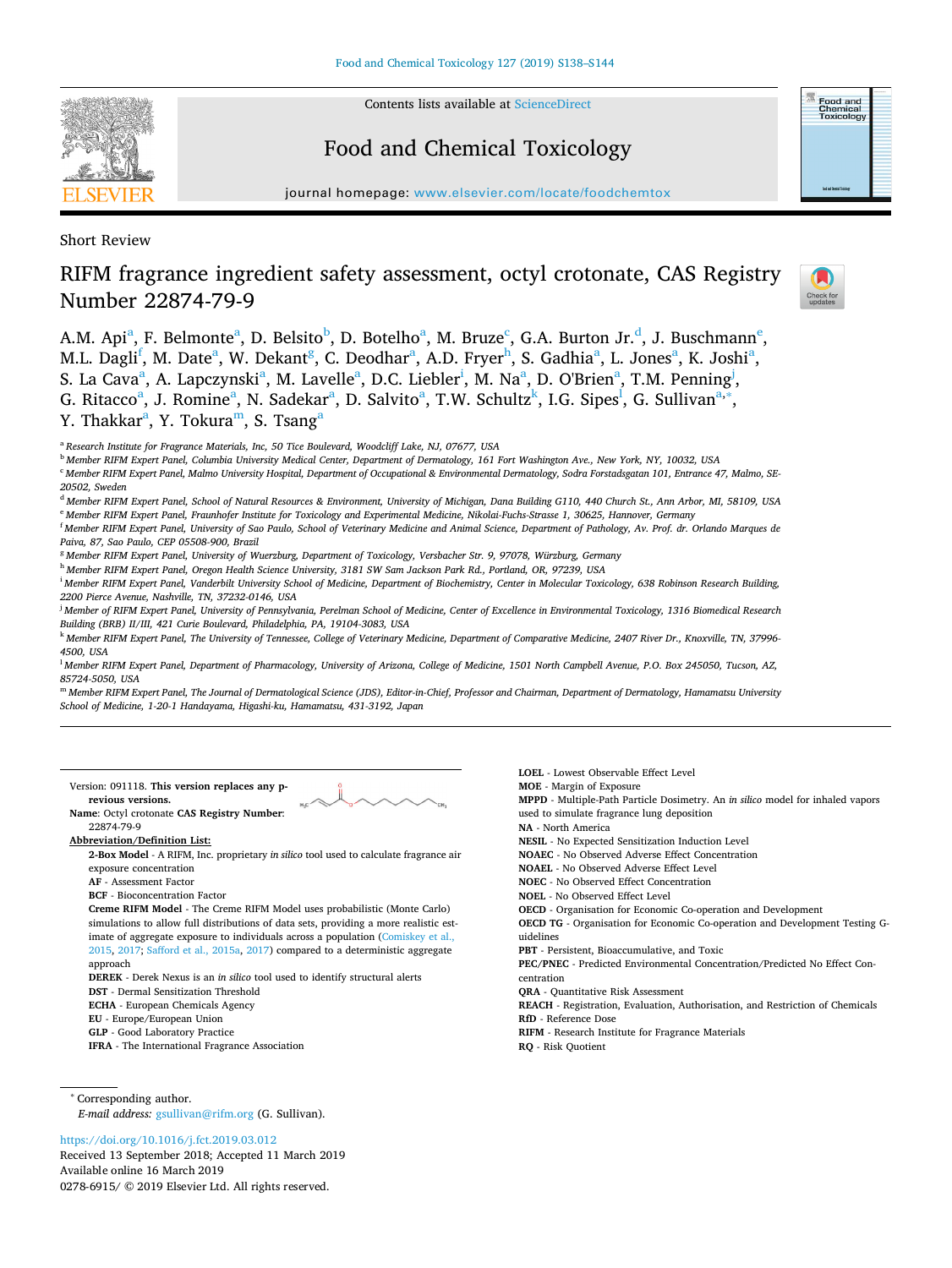**Statistically Significant** - Statistically significant difference in reported results as compared to controls with a  $p < 0.05$  using appropriate statistical test **TTC** - Threshold of Toxicological Concern

**UV/Vis spectra** - Ultraviolet/Visible spectra

**VCF** - Volatile Compounds in Food

**VoU** - Volume of Use **vPvB** - (very) Persistent, (very) Bioaccumulative **WoE** - Weight of Evidence

**The Expert Panel for Fragrance Safety\* concludes that this material is safe under the limits described in this safety assessment.**

This safety assessment is based on the RIFM Criteria Document [\(Api et al., 2015](#page-5-2)), which should be referred to for clarifications.

- Each endpoint discussed in this safety assessment includes the relevant data that were available at the time of writing (version number in the top box is indicative of the date of approval based on a 2-digit month/day/year), both in the RIFM database (consisting of publicly available and proprietary data) and through publicly available information sources (e.g., SciFinder and PubMed). Studies selected for this safety assessment were based on appropriate test criteria, such as acceptable guidelines, sample size, study duration, route of exposure, relevant animal species, most relevant testing endpoints, etc. A key study for each endpoint was selected based on the most conservative endpoint value (e.g., PNEC, NOAEL, LOEL, and NESIL).
- \*The Expert Panel for Fragrance Safety is an independent body that selects its own members and establishes its own operating procedures. The Expert Panel is comprised of internationally known scientists that provide RIFM with guidance relevant to human health and environmental protection.

#### **Summary: The use of this material under current conditions is supported by existing information.**

Octyl crotonate was evaluated for genotoxicity, repeated dose toxicity, reproductive toxicity, local respiratory toxicity, phototoxicity/photoallergenicity, skin sensitization, and environmental safety. Data from read-across analog *trans-*2,*cis-*4 decadienoate (CAS # 3025-30-7) show that octyl crotonate is not expected to be genotoxic. The repeated dose, reproductive, and local respiratory toxicity endpoints were evaluated using the TTC for a Cramer Class I material, and the exposure to octyl crotonate is below the TTC  $(0.03 \text{ mg/kg/day}, 0.03 \text{ mg/kg/day})$ and 1.4 mg/day, respectively). The skin sensitization endpoint was completed using DST for reactive materials  $(64 \,\mu\text{g/cm}^2)$ ; exposure is below the DST. The phototoxicity/photoallergenicity endpoints were evaluated based on UV spectra; octyl crotonate is not expected to be phototoxic/photoallergenic. The environmental endpoints were evaluated; octyl crotonate was found not to be PBT as per the IFRA Environmental Standards, and its risk quotients, based on its current volume of use in Europe and North America (i.e., PEC/PNEC), are < 1.

### **Human Health Safety Assessment**

Genotoxicity: Not expected to be genotoxic. [\(RIFM, 2017](#page-6-2); [RIFM, 2016](#page-6-3)) **Repeated Dose Toxicity:** No NOAEL available. Exposure is below the TTC. **Reproductive Toxicity:** No NOAEL available. Exposure is below the TTC.

- **Skin Sensitization:** No safety concerns at current, declared use levels; exposure is below the DST.
- **Phototoxicity/Photoallergenicity:** Not expected to be (UV Spectra, RIFM DB) phototoxic/photoallergenic.

## **Local Respiratory Toxicity:** No NOAEC available. Exposure is below the TTC.

## **Environmental Safety Assessment**

| <b>Hazard Assessment:</b>                                              |                                           |  |  |  |  |
|------------------------------------------------------------------------|-------------------------------------------|--|--|--|--|
| Persistence: Screening-level: 3.2 (BIOWIN 3)                           | (EPI Suite v4.11; US EPA,<br>2012a        |  |  |  |  |
| Bioaccumulation: Screening-level: 20.5 L/kg                            | (EPI Suite v4.11; US EPA,<br>2012a        |  |  |  |  |
| Ecotoxicity: Screening-level: Fish LC50: 1.785 mg/L                    | (RIFM Framework; Salvito<br>et al., 2002) |  |  |  |  |
| <b>Conclusion:</b> Not PBT or vPvB as per IFRA Environmental Standards |                                           |  |  |  |  |
| <b>Risk Assessment:</b>                                                |                                           |  |  |  |  |

| Screening-level: PEC/PNEC (North America and         | (RIFM Framework; Salvito  |
|------------------------------------------------------|---------------------------|
| Europe $\epsilon$ < 1                                | et al., 2002)             |
| Critical Ecotoxicity Endpoint: Fish LC50: 1.785 mg/L | (RIFM Framework: Salvito) |
|                                                      | et al., 2002)             |

**RIFM PNEC is:** 0.001785 μg/L

• **Revised PEC/PNECs (2015 IFRA VoU):** North America and Europe: Not applicable; cleared at the screening-level

## **1. Identification**

1. **Chemical Name:** Octyl crotonate

- 2. **CAS Registry Number:** 22874-79-9
- 3. **Synonyms:** 2-Butenoic acid, octyl ester; Octyl *trans-*2-butenoate; Octyl 2-butenoate; クロトン酸アルキル ( $C = 1 - 8$ ); Octyl but-2-enoate; Octyl crotonate
- 4. **Molecular Formula:** C₁₂H₂₂O₂
- 5. **Molecular Weight:** 198.31
- 6. **RIFM Number:** 88
- 7. **Stereochemistry:** Isomer not specified. One geometric center present and 2 total geometric isomers possible.

## **2. Physical data**

- 1. **Boiling Point:** 253.11 °C (EPI Suite)
- 2. **Flash Point:** Not Available
- 3. **Log Kow:** 4.58 (EPI Suite)
- 4. **Melting Point**: 11.61 °C (EPI Suite)
- 5. **Water Solubility:** 5.496 mg/L (EPI Suite)
- 6. **Specific Gravity:** Not Available
- 7. **Vapor Pressure:** 0.0145 mm Hg @ 20 °C (EPI Suite v4.0), 0.0231 mm Hg @ 25 °C (EPI Suite)
- 8. **UV Spectra:** No significant absorbance between 290 and 700 nm; molar absorption coefficient is below the benchmark  $(1000 \text{ L mol}^{-1}$  $\cdot$  cm<sup>-1</sup>)
- 9. **Appearance/Organoleptic:** A colorless liquid (RIFM Database)
- **3. Exposure to fragrance ingredient**
- 1. **Volume of Use (Worldwide Band):** 0.1–1 metric ton per year [\(IFRA, 2015\)](#page-5-3)
- 2. **95**th **Percentile Concentration in Hydroalcoholics:** 0.0014% [\(RIFM, 2015](#page-6-6))
- 3. **Inhalation Exposure\*:** 0.0000056 mg/kg/day or 0.00041 mg/day [\(RIFM, 2015](#page-6-6))
- 4. **Total Systemic Exposure\*\*:** 0.000077 mg/kg/day [\(RIFM, 2015](#page-6-6))

\*95th percentile calculated exposure derived from concentration survey data in the Creme RIFM Aggregate Exposure Model ([Comiskey](#page-5-0) [et al., 2015](#page-5-0); [Safford et al., 2015a](#page-6-0); [Safford et al., 2017](#page-6-1); and [Comiskey](#page-5-1) [et al., 2017](#page-5-1)).

\*\*95th percentile calculated exposure; assumes 100% absorption unless modified by dermal absorption data as reported in Section IV. It is derived from concentration survey data in the Creme RIFM Aggregate Exposure Model and includes exposure via dermal, oral, and inhalation routes whenever the fragrance ingredient is used in products that include these routes of exposure [\(Comiskey et al., 2015;](#page-5-0) [Safford et al.,](#page-6-0) [2015a;](#page-6-0) [Safford et al., 2017](#page-6-1); and [Comiskey et al., 2017](#page-5-1)).

#### **4. Derivation of systemic absorption**

- 1. **Dermal:** Assumed 100%
- 2. **Oral:** Assumed 100%
- 3. **Inhalation:** Assumed 100%

## **5. Computational toxicology evaluation**

#### 1. **Cramer Classification:** Class I, Low

| Expert Judgment | Toxtree v 2.6 | OECD QSAR Toolbox v3.2 |
|-----------------|---------------|------------------------|
|                 |               |                        |

2. Analogs Selected:

- a. **Genotoxicity:** Ethyl *trans-*2,*cis-*4-decadienoate (CAS # 3025-30- 7)
- b. **Repeated Dose Toxicity:** None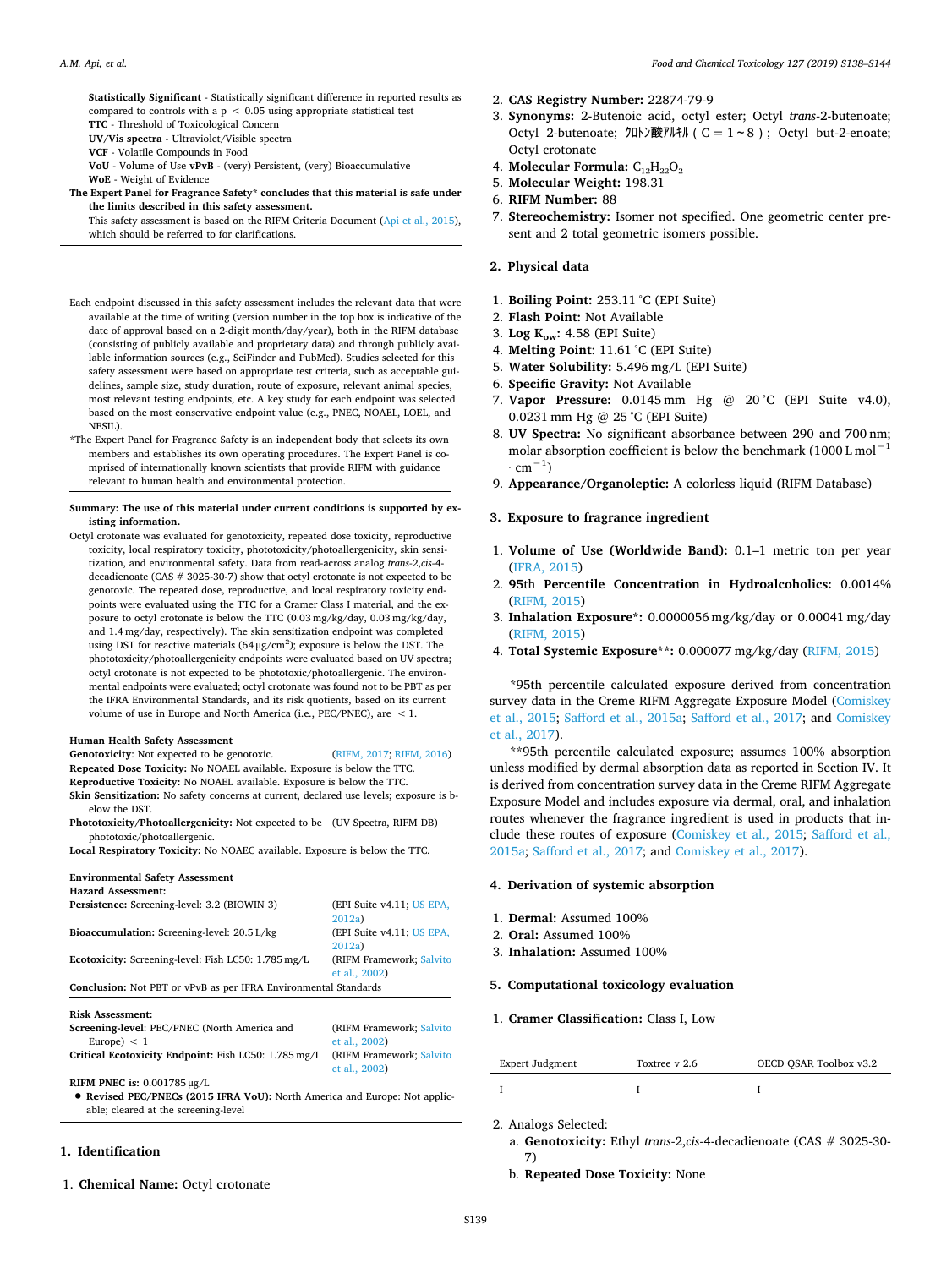- c. **Reproductive Toxicity:** None
- d. **Skin Sensitization:** None
- e. **Phototoxicity/Photoallergenicity:** None
- f. **Local Respiratory Toxicity:** None
- g. **Environmental Toxicity:** None
- 3. Read-across Justification: See Appendix below

## **6. Metabolism**

No relevant data available for inclusion in this safety assessment.

#### **7. Natural occurrence (discrete chemical) or composition (NCS)**

Octyl crotonate is not reported to occur in foods by the VFC\*.

\*VCF Volatile Compounds in Food: database/Nijssen, L.M.; Ingen-Visscher, C.A. van; Donders, J.J.H. (eds). – Version 15.1 – Zeist (The Netherlands): TNO Triskelion, 1963–2014. A continually updated database containing information on published volatile compounds that have been found in natural (processed) food products. Includes FEMA GRAS and EU-Flavis data.

#### **8. IFRA standard**

None.

## **9. REACH dossier**

Pre-registered; no dossier available as of 09/11/2018.

## **10. Summary**

## *10.1. Human health endpoint summaries*

## *10.1.1. Genotoxicity*

Based on the current existing data, octyl crotonate does not present a concern for genotoxicity.

*10.1.1.1. Risk assessment*. There are no studies assessing the mutagenic activity of octyl crotonate; however, read-across can be made to ethyl *trans-*2,*cis-*4-decadienoate (CAS # 3025-30-7; see Section V). The mutagenic activity of ethyl *trans-*2,*cis-*4-decadienoate has been evaluated in a bacterial reverse mutation assay conducted in compliance with GLP regulations and in accordance with OECD TG 471 using the standard plate incorporation method. *Salmonella typhimurium* strains TA98, TA100, TA1535, TA1537, and *Escherichia coli* strain WP2uvrA were treated with ethyl *trans-*2,*cis-*4-decadienoate in dimethyl sulfoxide (DMSO) at concentrations up to 5000 μg/plate. No increases in the mean number of revertant colonies were observed at any tested concentration in the presence or absence of S9 [\(RIFM, 2017](#page-6-2)). Under the conditions of the study, ethyl *trans-*2,*cis-*4-decadienoate was not mutagenic in the Ames test.

The clastogenic activity of ethyl *trans-*2,*cis-*4-decadienoate was evaluated in an *in vitro* micronucleus test conducted in compliance with GLP regulations and in accordance with OECD TG 487. Human peripheral blood lymphocytes were treated with ethyl *trans-*2,*cis-*4-decadienoate in DMSO at concentrations up to 500 μg/mL in the presence and absence of metabolic activation (S9) for 4 h and in the absence of metabolic activation for 24 h. Ethyl *trans-*2,*cis-*4-decadienoate did not induce binucleated cells with micronuclei when tested up to cytotoxic levels in either the presence or absence of an S9 activation system ([RIFM, 2016\)](#page-6-3). Under the conditions of the study, ethyl *trans-*2,*cis-*4 decadienoate was considered to be non-clastogenic in the *in vitro* micronucleus test.

Based on the data available, ethyl *trans-*2,*cis-*4-decadienoate does not present a concern for genotoxic potential, and this can be extended to octyl crotonate.

**Additional References:** None. **Literature Search and Risk Assessment Completed On:** 5/11/18.

## *10.1.2. Repeated dose toxicity*

There are insufficient repeated dose toxicity data on octyl crotonate or on any read-across materials. The total systemic exposure to octyl crotonate is below the TTC for the repeated dose toxicity endpoint of a Cramer Class I material at the current level of use.

*10.1.2.1. Risk assessment*. There are no repeated dose toxicity data on octyl crotonate or on any read-across materials that can be used to support the repeated dose toxicity endpoint. The total systemic exposure to octyl crotonate (0.077 μg/kg bw/day) is below the TTC (30 μg/kg bw/day; [Kroes et al., 2007\)](#page-5-4) for the repeated dose toxicity endpoint of a Cramer Class I material at the current level of use.

## **Additional References:** None.

**Literature Search and Risk Assessment Completed On:** 04/24/ 18.

#### *10.1.3. Reproductive toxicity*

There are insufficient reproductive toxicity data on octyl crotonate or on any read-across materials. The total systemic exposure to octyl crotonate is below the TTC for the reproductive toxicity endpoint of a Cramer Class I material at the current level of use.

*10.1.3.1. Risk assessment*. There are no reproductive toxicity data on octyl crotonate or on any read-across materials that can be used to support the reproductive toxicity endpoint. The total systemic exposure to octyl crotonate (0.077 μg/kg bw/day) is below the TTC (30 μg/ kg bw/day; [Kroes et al., 2007](#page-5-4); [Laufersweiler et al., 2012](#page-6-7)) for the reproductive toxicity endpoint of a Cramer Class I material at the current level of use.

#### **Additional References:** None.

**Literature Search and Risk Assessment Completed On:** 04/24/ 18.

### *10.1.4. Skin sensitization*

Based on existing data and the application of DST, octyl crotonate does not present a safety concern for skin sensitization under the current, declared levels of use.

*10.1.4.1. Risk assessment*. The chemical structure of this material indicates that it would be expected to react with skin proteins ([Roberts et al., 2007;](#page-6-8) Toxtree 2.6.13; OECD toolbox v3.4). No predictive skin sensitization studies are available for octyl crotonate. However, in a human maximization test, no skin sensitization reactions were observed [\(RIFM, 1978](#page-6-9)). Acting conservatively, due to the limited data, the reported exposure was benchmarked utilizing the reactive DST of 64 μg/cm<sup>2</sup> ([Safford, 2008;](#page-6-10) [Safford et al., 2011;](#page-6-11) [Safford et al.,](#page-6-12) [2015b;](#page-6-12) [Roberts et al., 2015](#page-6-13)). The current exposure from the 95th percentile concentration is below the DST for reactive materials when evaluated in all QRA categories. [Table 1](#page-3-0) provides the maximum acceptable concentrations for octyl crotonate that present no appreciable risk for skin sensitization based on the reactive DST. These concentrations are not limits; they represent acceptable concentrations based on the DST approach.

**Additional References:** None.

**Literature Search and Risk Assessment Completed On:** 05/10/ 18.

#### *10.1.5. Phototoxicity/photoallergenicity*

Based on the available UV/Vis spectra, octyl crotonate would not be expected to present a concern for phototoxicity or photoallergenicity.

*10.1.5.1. Risk assessment*. There are no phototoxicity studies available for octyl crotonate in experimental models. UV/Vis absorption spectra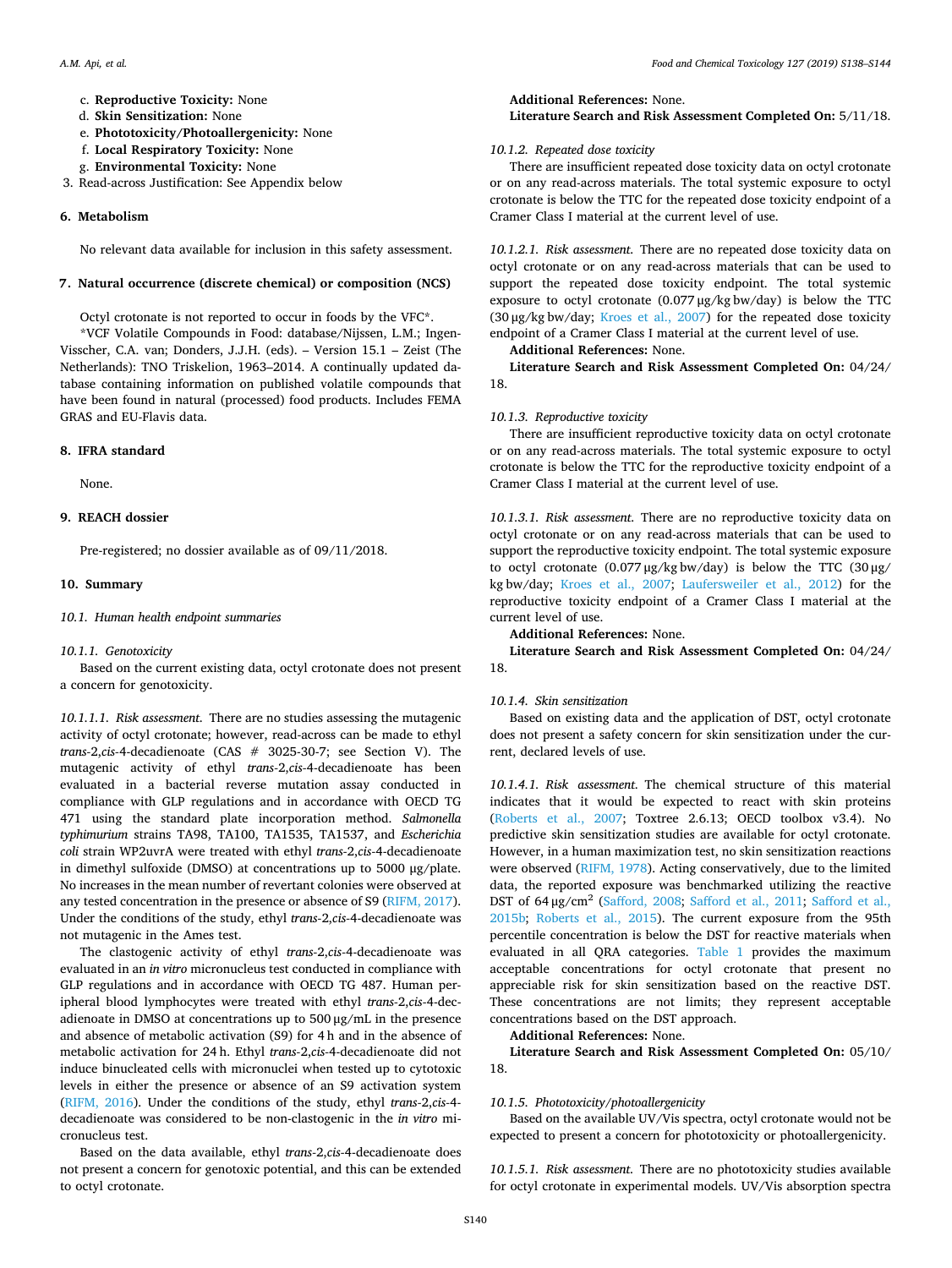#### <span id="page-3-0"></span>**Table 1**

| <b>IFRA</b><br>Category <sup>a</sup> | Description of Product Type                               | Maximum Acceptable Concentrations in Finished<br>Products Based on Reactive DST | Reported 95th Percentile Use Concentrations in<br><b>Finished Products</b> |
|--------------------------------------|-----------------------------------------------------------|---------------------------------------------------------------------------------|----------------------------------------------------------------------------|
|                                      | Products applied to the lips                              | 0.005%                                                                          | $0.000\%$                                                                  |
|                                      | Products applied to the axillae                           | 0.001%                                                                          | $0.000\%$                                                                  |
| 3                                    | Products applied to the face using fingertips             | 0.029%                                                                          | $0.000\%$                                                                  |
|                                      | Fine fragrance products                                   | 0.027%                                                                          | $0.001\%$                                                                  |
| 5                                    | Products applied to the face and body using the hands     | 0.007%                                                                          | $0.001\%$                                                                  |
|                                      | (palms), primarily leave-on                               |                                                                                 |                                                                            |
| 6                                    | Products with oral and lip exposure                       | 0.016%                                                                          | $0.000\%$                                                                  |
|                                      | Products applied to the hair with some hand contact       | 0.056%                                                                          | $0.000\%$                                                                  |
| 8                                    | Products with significant ano-genital exposure            | 0.003%                                                                          | No Data <sup>c</sup>                                                       |
| 9                                    | Products with body and hand exposure, primarily rinse-off | 0.054%                                                                          | $0.000\%$                                                                  |
| 10                                   | Household care products with mostly hand contact          | 0.192%                                                                          | 0.001%                                                                     |
| 11                                   | Products with intended skin contact but minimal transfer  | 0.107%                                                                          | No Data <sup>c</sup>                                                       |
|                                      | of fragrance to skin from inert substrate                 |                                                                                 |                                                                            |
| 12                                   | Products not intended for direct skin contact, minimal or | Not Restricted                                                                  | 0.018%                                                                     |
|                                      | insignificant transfer to skin                            |                                                                                 |                                                                            |
|                                      |                                                           |                                                                                 |                                                                            |

Note.

<span id="page-3-1"></span><sup>a</sup> For a description of the categories, refer to the IFRA/RIFM Information Booklet.

<span id="page-3-2"></span> $<sup>b</sup>$  Negligible exposure ( $< 0.001\%$ ).</sup>

<span id="page-3-3"></span><sup>c</sup> Fragrance exposure from these products is very low. These products are not currently in the Creme RIFM Aggregate Exposure Model.

indicate no significant absorption between 290 and 700 nm. The corresponding molar absorption coefficient is well below the benchmark of concern for phototoxicity and photoallergenicity ([Henry et al., 2009](#page-5-5)). Based on lack of absorbance, octyl crotonate does not present a concern for phototoxicity or photoallergenicity.

*10.1.5.2. UV spectra analysis*. UV/Vis absorption spectra (OECD TG 101) were obtained. The spectra indicate no significant absorbance in the range of 290–700 nm. The molar absorption coefficient is below the benchmark of concern for phototoxic effects,  $1000$  L mol<sup>-1</sup> ⋅ cm<sup>-1</sup> ([Henry et al., 2009\)](#page-5-5).

**Additional References:** None.

**Literature Search and Risk Assessment Completed On:** 04/11/ 18.

*10.1.6. Local Respiratory Toxicity*. The margin of exposure could not be calculated due to lack of appropriate data. The exposure level for octyl crotonate is below the Cramer Class I TTC value for inhalation exposure local effects.

*10.1.6.1. Risk assessment*. There are no inhalation data available on octyl crotonate. Based on the Creme RIFM Model, the inhalation exposure is 0.00041 mg/day. This exposure is 3415 times lower than the Cramer Class I TTC value of 1.4 mg/day (based on human lung weight of 650 g; [Carthew et al., 2009](#page-5-6)); therefore, the exposure at the current level of use is deemed safe.

**Additional References:** None.

**Literature Search and Risk Assessment Completed On:** 04/23/ 2018.

## *10.2. Environmental endpoint summary*

*10.2.1. Screening-level assessment*. A screening-level risk assessment of octyl crotonate was performed following the RIFM Environmental Framework ([Salvito et al., 2002](#page-6-5)), which provides 3 tiered levels of screening for aquatic risk. In Tier 1, only the material's regional VoU, its  $log K<sub>ow</sub>$ , and its molecular weight are needed to estimate a conservative risk quotient (RQ), expressed as the ratio Predicted Environmental Concentration/Predicted No Effect Concentration (PEC/PNEC). A general QSAR with a high uncertainty factor applied is used to predict fish toxicity, as discussed in [Salvito et al. \(2002\)](#page-6-5). In Tier 2, the RQ is refined by applying a lower uncertainty factor to the PNEC using the ECOSAR model [\(US EPA, 2012b\)](#page-6-14), which provides chemical class–specific ecotoxicity estimates. Finally, if necessary, Tier 3 is conducted using measured biodegradation and ecotoxicity data to

refine the RQ, thus allowing for lower PNEC uncertainty factors. The data for calculating the PEC and PNEC for this safety assessment are provided in the table below. For the PEC, the range from the most recent IFRA Volume of Use Survey is reviewed. The PEC is then calculated using the actual regional tonnage, not the extremes of the range. Following the RIFM Environmental Framework, octyl crotonate was identified as a fragrance material with no potential to present a possible risk to the aquatic environment (i.e., its screening-level PEC/  $PNEC < 1$ ).

A screening-level hazard assessment using EPI Suite v4.11 ([US EPA,](#page-6-4) [2012a\)](#page-6-4) did not identify octyl crotonate as possibly persistent or bioaccumulative based on its structure and physical–chemical properties. This screening-level hazard assessment considers the potential for a material to be persistent *and* bioaccumulative *and* toxic, or very persistent *and* very bioaccumulative as defined in the Criteria Document ([Api et al., 2015\)](#page-5-2). As noted in the Criteria Document, the screening criteria applied are the same as those used in the EU for REACH ([ECHA,](#page-5-7) [2012\)](#page-5-7). For persistence, if the EPI Suite model BIOWIN 3 predicts a value  $\langle 2.2 \text{ and either } B I O W I N 2 \text{ or } B I O W I N 6 \text{ predicts a value } \langle 0.5, 0.5 \rangle$ then the material is considered potentially persistent. A material would be considered potentially bioaccumulative if the EPI Suite model BCFBAF predicts a fish BCF  $\geq$  2000 L/kg. Ecotoxicity is determined in the above screening-level risk assessment. If, based on these model outputs (Step 1), additional assessment is required, a WoE-based review is then performed (Step 2). This review considers available data on the material's physical–chemical properties, environmental fate (e.g., OECD Guideline biodegradation studies or die-away studies), fish bioaccumulation, and higher-tier model outputs (e.g., US EPA's BIOWIN and BCFBAF found in EPI Suite v4.11).

*10.2.2. Risk assessment*. Based on the current Volume of Use (2015), octyl crotonate does not present a risk to the aquatic compartment in the screening-level assessment.

**Biodegradation:** No data available.

**Ecotoxicity:** No data available.10.2.2.1. Other available data Octyl crotonate has been pre-registered for REACH with no additional data at this time.

#### *10.2.3. Risk assessment refinement*

Ecotoxicological data and PNEC derivation (all endpoints reported in mg/L; PNECs in  $\mu$ g/L).

Endpoints used to calculate PNEC are underlined.

Exposure information and PEC calculation (following RIFM Environmental Framework: [Salvito et al., 2002](#page-6-5)).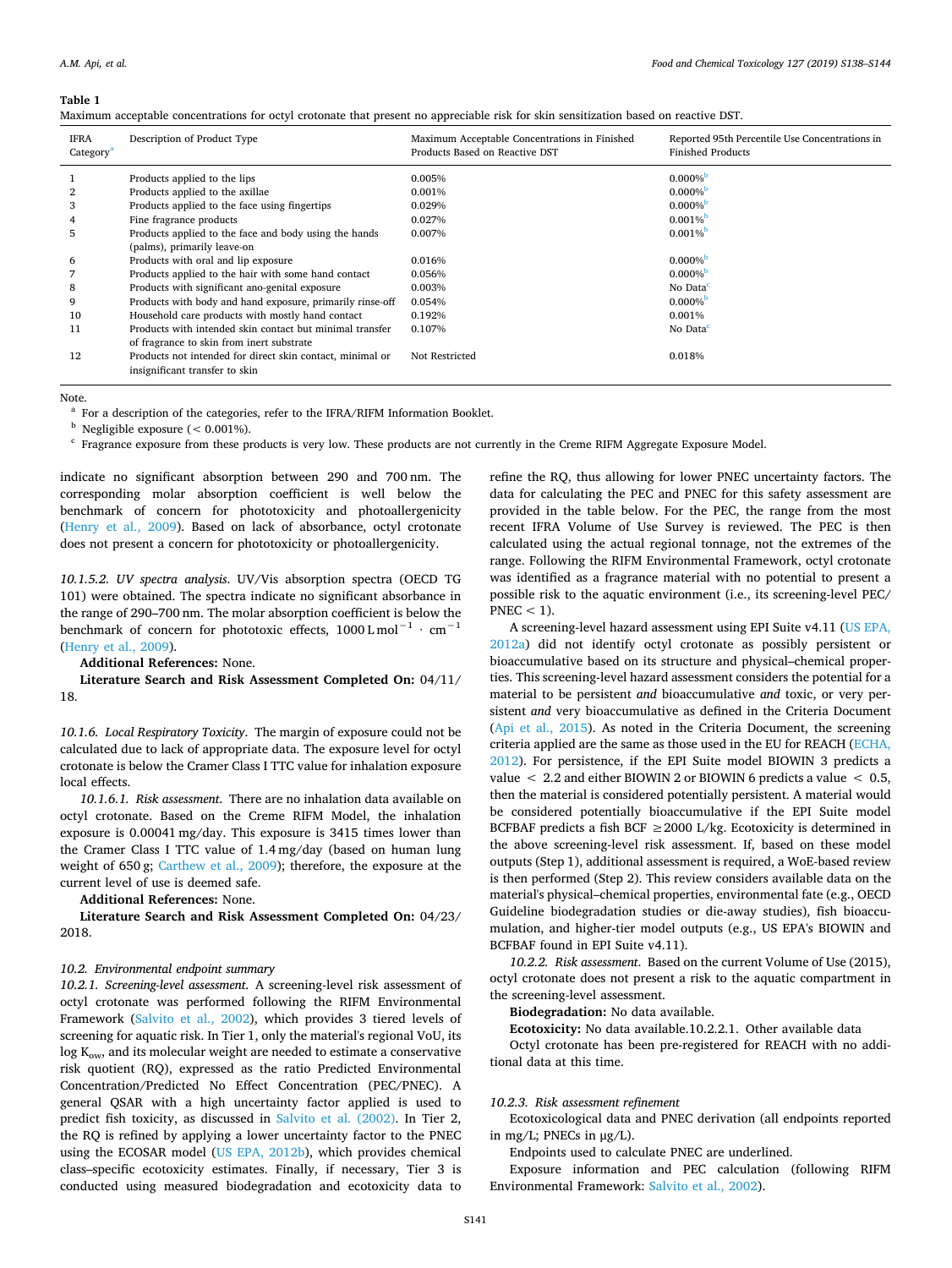|                       | LC50 (Fish) | <b>EC50</b> | <b>EC50</b> | AF        | $PNEC$ ( $\mu$ g/L) | <b>Chemical Class</b> |
|-----------------------|-------------|-------------|-------------|-----------|---------------------|-----------------------|
|                       | (mg/L)      | (Daphnia)   | (Algae)     |           |                     |                       |
|                       |             | (mg/L)      | (mg/L)      |           |                     |                       |
| <b>RIFM Framework</b> |             |             |             |           |                     |                       |
| Screening-level (Tier | 1.785       |             |             | 1,000,000 | 0.001785            |                       |
| 1)                    |             |             |             |           |                     |                       |
|                       |             |             |             |           |                     |                       |

| Exposure                                                                                                         | Europe (EU)                 | North America (NA)   |
|------------------------------------------------------------------------------------------------------------------|-----------------------------|----------------------|
| Log K <sub>ow</sub> Used<br>Biodegradation Factor Used<br>Dilution Factor<br>Regional Volume of Use Tonnage Band | 4.5<br>$\Omega$<br>3<br>< 1 | 4.5<br>0<br>3<br>< 1 |
| <b>Risk Characterization: PEC/PNEC</b>                                                                           | - 1                         | - 1                  |

Based on available data, the RQ for this material is  $\leq 1$ . No further assessment is necessary.

The RIFM PNEC is 0.001785 μg/L. The revised PEC/PNECs for EU and NA are: not applicable. The material was cleared at the screeninglevel and therefore does not present a risk to the aquatic environment at the current reported volumes of use.

**Literature Search and Risk Assessment Completed On:** 4/26/18.

## **11. Literature Search\***

- **RIFM Database:** Target, Fragrance Structure Activity Group materials, other references, JECFA, CIR, SIDS
- **ECHA:** <http://echa.europa.eu/>
- **NTP:** [http://tools.niehs.nih.gov](http://tools.niehs.nih.gov/)
- OECD Toolbox<br>• SciFinder:
- **SciFinder:** [https://scifinder.cas.org/scifinder/view/scifinder/](https://scifinder.cas.org/scifinder/view/scifinder/scifinderExplore.jsf)

## [scifinderExplore.jsf](https://scifinder.cas.org/scifinder/view/scifinder/scifinderExplore.jsf)

- **PubMed:** <http://www.ncbi.nlm.nih.gov/pubmed>
- **TOXNET:** <http://toxnet.nlm.nih.gov/>
- **IARC:** [http://monographs.iarc.fr](http://monographs.iarc.fr/)
- **OECD SIDS:** <http://webnet.oecd.org/hpv/ui/Default.aspx>
- **EPA ACToR:** <https://actor.epa.gov/actor/home.xhtml>
- **US EPA HPVIS:** [https://ofmpub.epa.gov/oppthpv/public\\_search.](https://ofmpub.epa.gov/oppthpv/public_search.publicdetails?submission_id=24959241&ShowComments=Yes&sqlstr=null&recordcount=0&User_title=DetailQuery%20Results&EndPointRpt=Y) [publicdetails?submission\\_id=24959241&ShowComments=Yes&](https://ofmpub.epa.gov/oppthpv/public_search.publicdetails?submission_id=24959241&ShowComments=Yes&sqlstr=null&recordcount=0&User_title=DetailQuery%20Results&EndPointRpt=Y) [sqlstr=null&recordcount=0&User\\_title=DetailQuery%20Results&](https://ofmpub.epa.gov/oppthpv/public_search.publicdetails?submission_id=24959241&ShowComments=Yes&sqlstr=null&recordcount=0&User_title=DetailQuery%20Results&EndPointRpt=Y) [EndPointRpt=Y#submission](https://ofmpub.epa.gov/oppthpv/public_search.publicdetails?submission_id=24959241&ShowComments=Yes&sqlstr=null&recordcount=0&User_title=DetailQuery%20Results&EndPointRpt=Y)
- **Japanese NITE:** <http://www.safe.nite.go.jp/english/db.html>
- **Japan Existing Chemical Data Base (JECDB):** [http://dra4.nihs.go.](http://dra4.nihs.go.jp/mhlw_data/jsp/SearchPageENG.jsp) [jp/mhlw\\_data/jsp/SearchPageENG.jsp](http://dra4.nihs.go.jp/mhlw_data/jsp/SearchPageENG.jsp)
- **Google:** [https://www.google.com](https://www.google.com/webhp?tab=ww&ei=KMSoUpiQK-arsQS324GwBg&ved=0CBQQ1S4)
- **ChemIDplus:** <https://chem.nlm.nih.gov/chemidplus/>

## Search keywords: CAS number and/or material names.

\*Information sources outside of RIFM's database are noted as appropriate in the safety assessment. This is not an exhaustive list. The links listed above are active as of 08/27/2018.

## **Conflicts of interest**

The authors declare that they have no conflicts of interest.

## **Appendix A. Supplementary data**

Supplementary data to this article can be found online at [https://doi.org/10.1016/j.fct.2019.03.012.](https://doi.org/10.1016/j.fct.2019.03.012)

## **Appendix**

#### *Read-across Justification*

## *Methods*

The read-across analogs were identified following the strategy for structuring and reporting a read-across prediction of toxicity as described in [Schultz et al. \(2015\)](#page-6-15). The strategy is also consistent with the guidance provided by OECD within Integrated Approaches for Testing and Assessment ([OECD, 2015](#page-6-16)) and the European Chemical Agency read-across assessment framework ([ECHA, 2016](#page-5-8)).

- First, materials were clustered based on their structural similarity. Second, data availability and data quality on the selected cluster were examined. Third, appropriate read-across analogs from the cluster were confirmed by expert judgment.
- Tanimoto structure similarity scores were calculated using FCFC4 fingerprints ([Rogers and Hahn, 2010](#page-6-17)).
- The physical–chemical properties of the target substance and the read-across analogs were calculated using EPI Suite v4.11 ([US EPA, 2012a\)](#page-6-4).
- J<sub>max</sub> values were calculated using RIFM's Skin Absorption Model (SAM). The parameters were calculated using the consensus model ([Shen et al.,](#page-6-18) [2014](#page-6-18)).
- DNA binding, mutagenicity, genotoxicity alerts, and oncologic classification predictions were generated using OECD QSAR Toolbox v4.2 [\(OECD,](#page-6-19) [2018](#page-6-19)).
- ER binding and repeat dose categorization were generated using OECD QSAR Toolbox v4.2 [\(OECD, 2018](#page-6-19)).
- Developmental toxicity was predicted using CAESAR v2.1.7 ([Cassano et al., 2010\)](#page-5-9), and skin sensitization was predicted using Toxtree 2.6.13.
- Protein binding was predicted using OECD QSAR Toolbox v4.2 [\(OECD, 2018\)](#page-6-19).
- The major metabolites for the target and read-across analogs were determined and evaluated using OECD QSAR Toolbox v4.2 [\(OECD, 2018](#page-6-19)).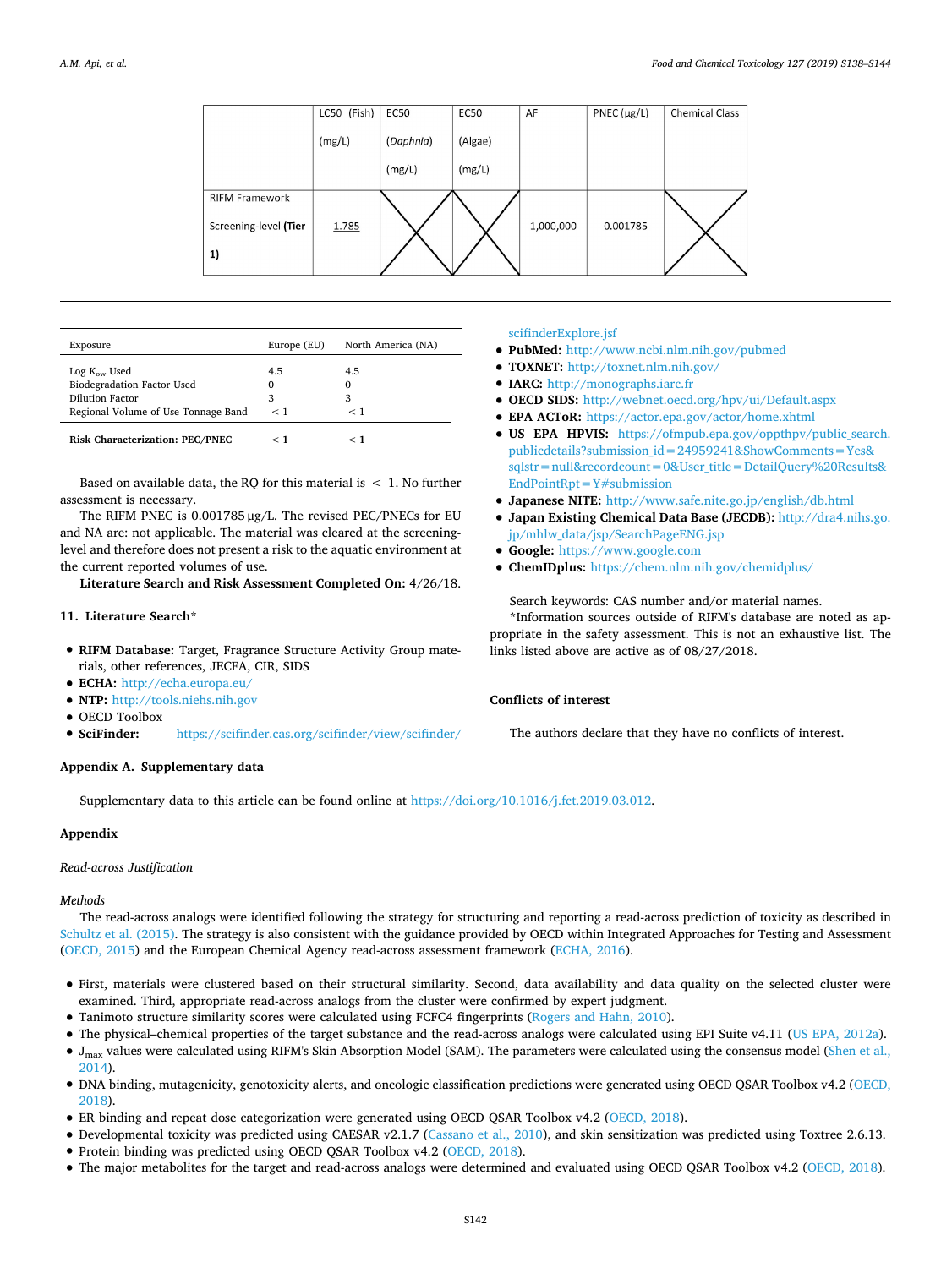|                                                                                                     | <b>Target Material</b>                           | Read-across Material                             |
|-----------------------------------------------------------------------------------------------------|--------------------------------------------------|--------------------------------------------------|
| Principal Name                                                                                      | Octyl crotonate                                  | Ethyl trans-2,cis-4-decadienoate                 |
| CAS No.                                                                                             | 22874-79-9                                       | 3025-30-7                                        |
| Structure                                                                                           |                                                  |                                                  |
| Similarity (Tanimoto Score)                                                                         |                                                  | 0.92                                             |
| Read-across Endpoint                                                                                |                                                  | • Genotoxicity                                   |
| Formula                                                                                             | $C_{12}H_{22}O_2$                                | $C_{12}H_{20}O_2$                                |
| Molecular Weight                                                                                    | 198.31                                           | 196.29                                           |
| Melting Point (°C, EPI Suite)                                                                       | 11.61                                            | 10.62                                            |
| Boiling Point (°C, EPI Suite)                                                                       | 253.11                                           | 258.41                                           |
| Vapor Pressure (Pa @ 25 °C, EPI Suite)                                                              | 3.07                                             | 2.31                                             |
| Log Kow (KOWWIN v1.68 in EPI Suite)                                                                 | 4.58                                             | 4.36                                             |
| Water Solubility (mg/L, @ 25 °C, WSKOW v1.42 in EPI Suite)                                          | 5.496                                            | 8.588                                            |
| Jmax (mg/cm <sup>2</sup> /h, SAM)                                                                   | 8.453                                            | 3.248                                            |
| Henry's Law (Pa·m3/mol, Bond Method, EPI Suite)                                                     | $1.07E + 002$                                    | $7.64E + 001$                                    |
| Genotoxicity                                                                                        |                                                  |                                                  |
| DNA Binding (OASIS v1.4, QSAR Toolbox v3.4)                                                         | • No alert found                                 | • No alert found                                 |
| DNA Binding (OECD OSAR Toolbox v3.4)                                                                | • Michael addition-Polarized                     | · Michael addition-Polarized                     |
|                                                                                                     | • Alkenes                                        | • Alkenes                                        |
|                                                                                                     | $\bullet$ $\alpha$ , $\beta$ -unsaturated esters | $\bullet$ $\alpha$ , $\beta$ -unsaturated esters |
| Carcinogenicity (ISS)                                                                               | • Non-carcinogen (low reliability)               | • Non-carcinogen (low reliability)               |
| DNA Binding (Ames, MN, CA, OASIS v1.1)                                                              | • No alert found                                 | • No alert found                                 |
| In Vitro Mutagenicity (Ames, ISS)                                                                   | • No alert found                                 | • No alert found                                 |
| In Vivo Mutagenicity (Micronucleus, ISS)                                                            | • No alert found                                 | • No alert found                                 |
| Oncologic Classification                                                                            | • Acrylate Reactive Functional<br>Groups         | • Acrylate Reactive Functional<br>Groups         |
| Metabolism                                                                                          |                                                  |                                                  |
| Rat Liver S9 Metabolism Simulator and Structural Alerts for Metabolites (OECD OSAR Toolbox<br>v4.2) | See Supplemental Data 1                          | See Supplemental Data 2                          |

#### *Summary*

There are insufficient toxicity data on octyl crotonate (CAS # 22874-79-9). Hence, *in silico* evaluation was conducted to determine read-across analogs for this material. Based on structural similarity, reactivity, physical–chemical properties, and expert judgment, ethyl *trans-*2,*cis-*4-decadienoate (CAS # 3025-30-7) was identified as a read-across material with sufficient data for toxicological evaluation.

## *Conclusions*

- Ethyl *trans-*2,*cis-*4-decadienoate (CAS # 3025-30-7) was used as a read-across analog for the target material octyl crotonate (CAS # 22874-79-9) for the genotoxicity endpoint.
	- o The target substance and the read-across analog are structurally similar and are alpha,beta-unsaturated aliphatic esters.
	- o The key structural differences between the target substance and the read-across analog is that the read-across analog has diene conjugation alpha to the carbonyl group, whereas the target does not have extended conjugation to the carbonyl group. In addition, the read-across analog is an ethyl ester, and the traget material is an octyl ester. These structural differences are toxicologically insignificant.
	- o Similarity between the target substance and the read-across analog is indicated by the Tanimoto score. Differences between the structures that affect the Tanimoto score are toxicologically insignificant.
	- o The physical–chemical properties of the target substance and the read-across analog are sufficiently similar to enable comparison of their toxicological properties.
	- o According to the OECD QSAR Toolbox v4.2, structural alerts for toxicological endpoints are consistent between the target substance and the read-across analog.
	- o The target substance and the read-across analog are Michael acceptors due to the presence of the polarized carbonyl group. The data described in the genotoxicity section show that the read-across analog poses no concern for genetic toxicity. Therefore, based on structural similarity and data for the read-across analog, the alert is superseded by data.
	- o The target substance and the read-across analog are expected to be metabolized similarly, as shown by the metabolism simulator.
	- o The structural alerts for the endpoints evaluated are consistent between the metabolites of the read-across analog and the target material.

## **References**

- <span id="page-5-2"></span>[Api, A.M., Belsito, D., Bruze, M., Cadby, P., Calow, P., Dagli, M.L., Dekant, W., Ellis, G.,](http://refhub.elsevier.com/S0278-6915(19)30116-4/sref1) [Fryer, A.D., Fukayama, M., Griem, P., Hickey, C., Kromidas, L., Lalko, J.F., Liebler,](http://refhub.elsevier.com/S0278-6915(19)30116-4/sref1) [D.C., Miyachi, Y., Politano, V.T., Renskers, K., Ritacco, G., Salvito, D., Schultz, T.W.,](http://refhub.elsevier.com/S0278-6915(19)30116-4/sref1) [Sipes, I.G., Smith, B., Vitale, D., Wilcox, D.K., 2015. Criteria for the research Institute](http://refhub.elsevier.com/S0278-6915(19)30116-4/sref1) [for fragrance materials, Inc. \(RIFM\) safety evaluation process for fragrance in](http://refhub.elsevier.com/S0278-6915(19)30116-4/sref1)[gredients. Food Chem. Toxicol. 82, S1–S19](http://refhub.elsevier.com/S0278-6915(19)30116-4/sref1).
- <span id="page-5-6"></span>[Carthew, P., Clapp, C., Gutsell, S., 2009. Exposure based waiving: the application of the](http://refhub.elsevier.com/S0278-6915(19)30116-4/sref2) [toxicological threshold of concern \(TTC\) to inhalation exposure for aerosol in](http://refhub.elsevier.com/S0278-6915(19)30116-4/sref2)[gredients in consumer products. Food Chem. Toxicol. 47 \(6\), 1287–1295](http://refhub.elsevier.com/S0278-6915(19)30116-4/sref2).
- <span id="page-5-9"></span>[Cassano, A., Manganaro, A., Martin, T., Young, D., Piclin, N., Pintore, M., Bigoni, D.,](http://refhub.elsevier.com/S0278-6915(19)30116-4/sref3) [Benfenati, E., 2010. CAESAR models for developmental toxicity. Chem. Cent. J. \(4](http://refhub.elsevier.com/S0278-6915(19)30116-4/sref3) [Suppl. 1\), S4](http://refhub.elsevier.com/S0278-6915(19)30116-4/sref3).
- <span id="page-5-0"></span>[Comiskey, D., Api, A.M., Barratt, C., Daly, E.J., Ellis, G., McNamara, C., O'Mahony, C.,](http://refhub.elsevier.com/S0278-6915(19)30116-4/sref4)

[Robison, S.H., Safford, B., Smith, B., Tozer, S., 2015. Novel database for exposure to](http://refhub.elsevier.com/S0278-6915(19)30116-4/sref4) [fragrance ingredients in cosmetics and personal care products. Regul. Toxicol.](http://refhub.elsevier.com/S0278-6915(19)30116-4/sref4) [Pharmacol. 72 \(3\), 660–672.](http://refhub.elsevier.com/S0278-6915(19)30116-4/sref4)

- <span id="page-5-1"></span>[Comiskey, D., Api, A.M., Barrett, C., Ellis, G., McNamara, C., O'Mahony, C., Robison, S.H.,](http://refhub.elsevier.com/S0278-6915(19)30116-4/sref5) [Rose, J., Safford, B., Smith, B., Tozer, S., 2017. Integrating habits and practices data](http://refhub.elsevier.com/S0278-6915(19)30116-4/sref5) [for soaps, cosmetics and air care products into an existing aggregate exposure model.](http://refhub.elsevier.com/S0278-6915(19)30116-4/sref5) [Regul. Toxicol. Pharmacol. 88, 144–156](http://refhub.elsevier.com/S0278-6915(19)30116-4/sref5).
- <span id="page-5-7"></span>ECHA, 2012. Guidance on information requirements and chemical safety assessment Chapter R.11: PBT Assessment, November 2012 v1.1. [http://echa.europa.eu/.](http://echa.europa.eu/)
- <span id="page-5-8"></span>ECHA, 2016. Read-across assessment framework (RAAF). Retrieved from. [www.echa.](http://www.echa.europa.eu/documents/10162/13628/raaf_en.pdf) [europa.eu/documents/10162/13628/raaf\\_en.pdf](http://www.echa.europa.eu/documents/10162/13628/raaf_en.pdf).
- <span id="page-5-5"></span>[Henry, B., Foti, C., Alsante, K., 2009. Can light absorption and photostability data be used](http://refhub.elsevier.com/S0278-6915(19)30116-4/sref8) [to assess the photosafety risks in patients for a new drug molecule? J. Photochem.](http://refhub.elsevier.com/S0278-6915(19)30116-4/sref8) [Photobiol. B Biol. 96 \(1\), 57–62.](http://refhub.elsevier.com/S0278-6915(19)30116-4/sref8)
- <span id="page-5-4"></span><span id="page-5-3"></span>[IFRA \(International Fragrance Association\), 2015. Volume of Use Survey, February 2015.](http://refhub.elsevier.com/S0278-6915(19)30116-4/sref9) [Kroes, R., Renwick, A.G., Feron, V., Galli, C.L., Gibney, M., Greim, H., Guy, R.H.,](http://refhub.elsevier.com/S0278-6915(19)30116-4/sref10)